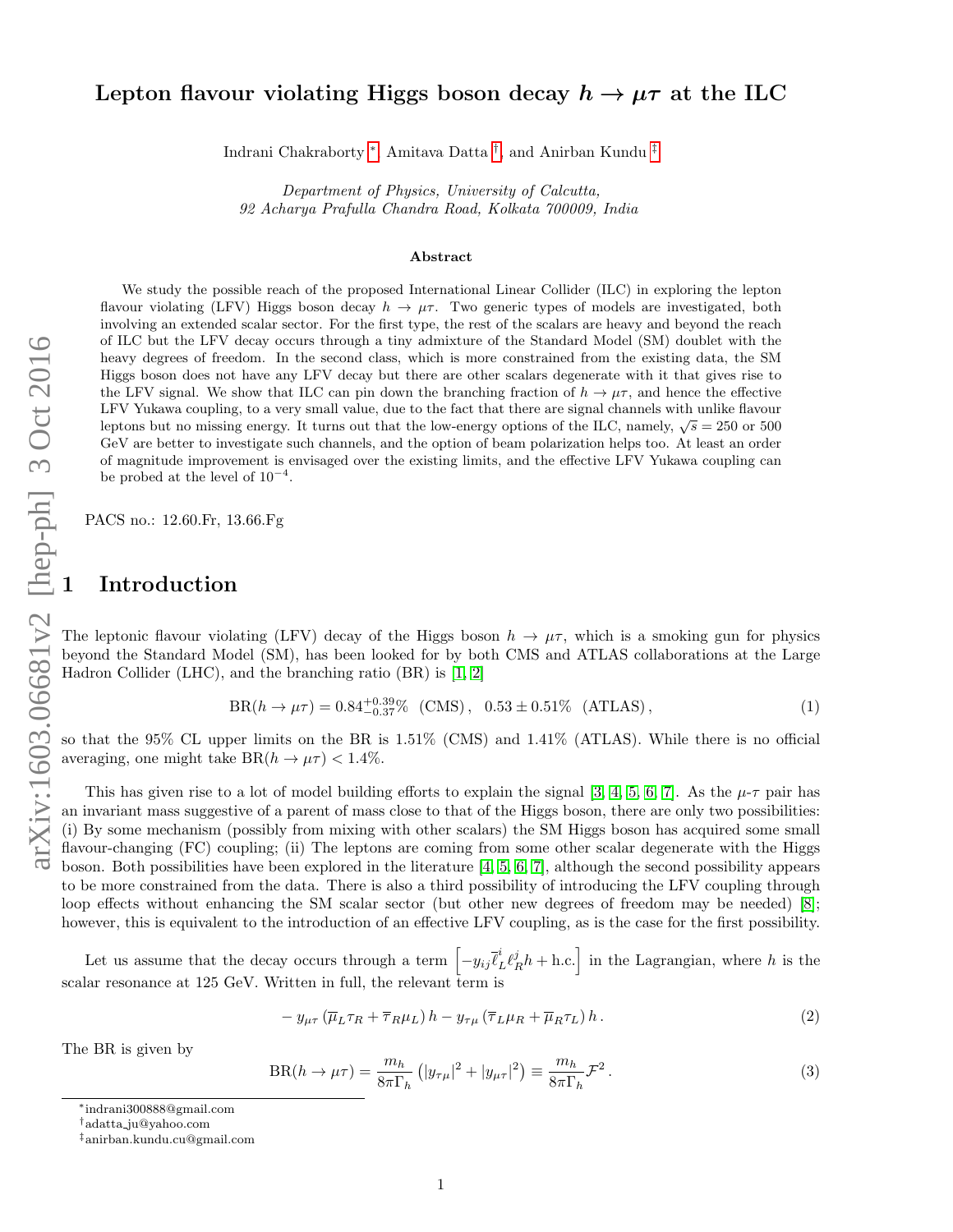If  $h \to \mu\tau$  (and other possible new decay channels) have a small BR, one can write  $\Gamma_h \approx \Gamma_h^{\text{SM}} = 4.07 \text{ MeV}$  for  $m_h = 125$  GeV.

The measurement constrains  $\mathcal{F} = \sqrt{|y_{\mu\tau}|^2 + |y_{\tau\mu}|^2}$ . Unless we measure the  $\mu$  or  $\tau$  polarizations, no further information about the individual couplings can be drawn. The upper bound from ATLAS [\[2\]](#page-7-1) suggests

$$
\mathcal{F} < 3.4 \times 10^{-3} \tag{4}
$$

at 95% CL. If there is a hierarchy between the two couplings  $y_{\mu\tau}$  and  $y_{\tau\mu}$ , this is the bound on the larger coupling. If both are equal, the bound on each of them is  $1/\sqrt{2}$  times that on F. We will show how far F can be probed. Its relationship with the Yukawa couplings and mixing angles is model-dependent.

If the new channels have a significant BR, one should use

$$
\Gamma_h = \frac{\Gamma_h^{\text{SM}}}{1 - \text{BR}(h \to \text{new})} \,. \tag{5}
$$

Note that such a scenario is quite feasible. Experimentally,  $\Gamma_h$  has a strong lower bound but a very weak upper bound, so even larger values of F can be allowed in principle. The upper limit on  $\Gamma_h$  from direct measurement is 1.7 GeV [\[9\]](#page-8-2) and from indirect measurement, 22 MeV [\[10\]](#page-8-3). This makes the  $1\sigma$  upper bound on F to be 0.063 (direct measurement) or 0.007 (indirect measurement) approximately, assuming the only new channel to be  $h \to \mu \tau$ , for which one may allow a large branching ratio.

We would like to find out how far the FC coupling(s) can be explored at the International Linear Collider (ILC) [\[11\]](#page-8-4). While there are such studies in the literature in the context of supersymmetric LFV models [\[12\]](#page-8-5), we would like to give more general constraints based on the updated ILC parameters. Almost all the models that try to explain the FC decay invoke an extended scalar sector  $<sup>1</sup>$  $<sup>1</sup>$  $<sup>1</sup>$ . As we have said before, there are generically</sup> two classes of models. The first class, which we may call the Lonely Higgs (LH) models, has an extended scalar sector, but all the scalars except the Higgs boson h are heavy. One or more of these extra degrees of freedom may mix with the SM doublet, and that gives rise to a small FC coupling of h. If the FC Yukawa coupling of the heavy scalars be  $y_H$  and the mixing angle with the SM doublet be  $\theta$ , we expect  $\mathcal{F} \sim y_H \sin \theta$ . the precise relation between F and  $\{y_H, \theta\}$  depends on the model chosen and its parameters. The LH models have been widely investigated in the literature and include Type-III 2HDM [\[4\]](#page-7-3), or scalar sectors with discrete symmetries, or even composite Higgs models. For example, in Ref. [\[4\]](#page-7-3), it has been shown that in a flavour-changing 2HDM, the effective Yukawa coupling of  $\overline{\tau}\mu h$  is a function of the angles  $\alpha$  (the mixing angle of the two CP-even neutral states),  $\beta$  (the mixing angle of the charged scalar states, and the ratio of the two vacuum expectation values  $v_2/v_1$  is given by tan  $\beta$ ), and  $\theta_R$  (the mixing angle of the charged leptons  $\mu_R$  and  $\tau_R$ ), apart from the FC Yukawa coupling of the second doublet. Since the functional form depends on the model chosen, we will not go into any particular model and express all our results in terms of  $\mathcal F$  as defined before. We will also assume all other scalars of such LH models to be beyond the reach of ILC.

The second class, which we may call the Degenerate Higgs  $(DH)$  models, involves, apart from h, more scalars at 125 GeV, some (or all) of them having nonzero FC couplings and giving rise to the  $\mu$ - $\tau$  signal. Examples of DH models are in Refs. [\[5,](#page-7-4) [13\]](#page-8-6). As these models are not very well investigated but may be interesting from an experimental point of view regarding clear signals or possible falsifiability, let us give a very brief outline of one of the DH models discussed in [\[5\]](#page-7-4).

In this model, all the neutral scalars are almost degenerate. The SM Higgs boson h has only flavour-conserving couplings; the other CP-even neutral scalar  $H$  and the CP-odd pseudoscalar  $A$  can decay to the flavour-violating channels. The approximate degeneracy is forced by the observed signal, where the  $\mu$ - $\tau$  invariant mass peaks at  $m_h$ .

In the exact alignment limit, with  $\alpha$  and  $\beta$  defined before,

$$
|\alpha - \beta| = (2n + 1)\frac{\pi}{2},\tag{6}
$$

<span id="page-1-0"></span><sup>1</sup>LFV couplings of the Higgs boson must identically vanish if the mass matrix is proportional to the Yukawa matrix, as the off-diagonal Yukawa interactions — even if effective — vanish in the stationary basis. With a single Higgs doublet, one needs to invoke higher-dimensional operators for this that can spoil the proportionality between the mass and the Yukawa matrices.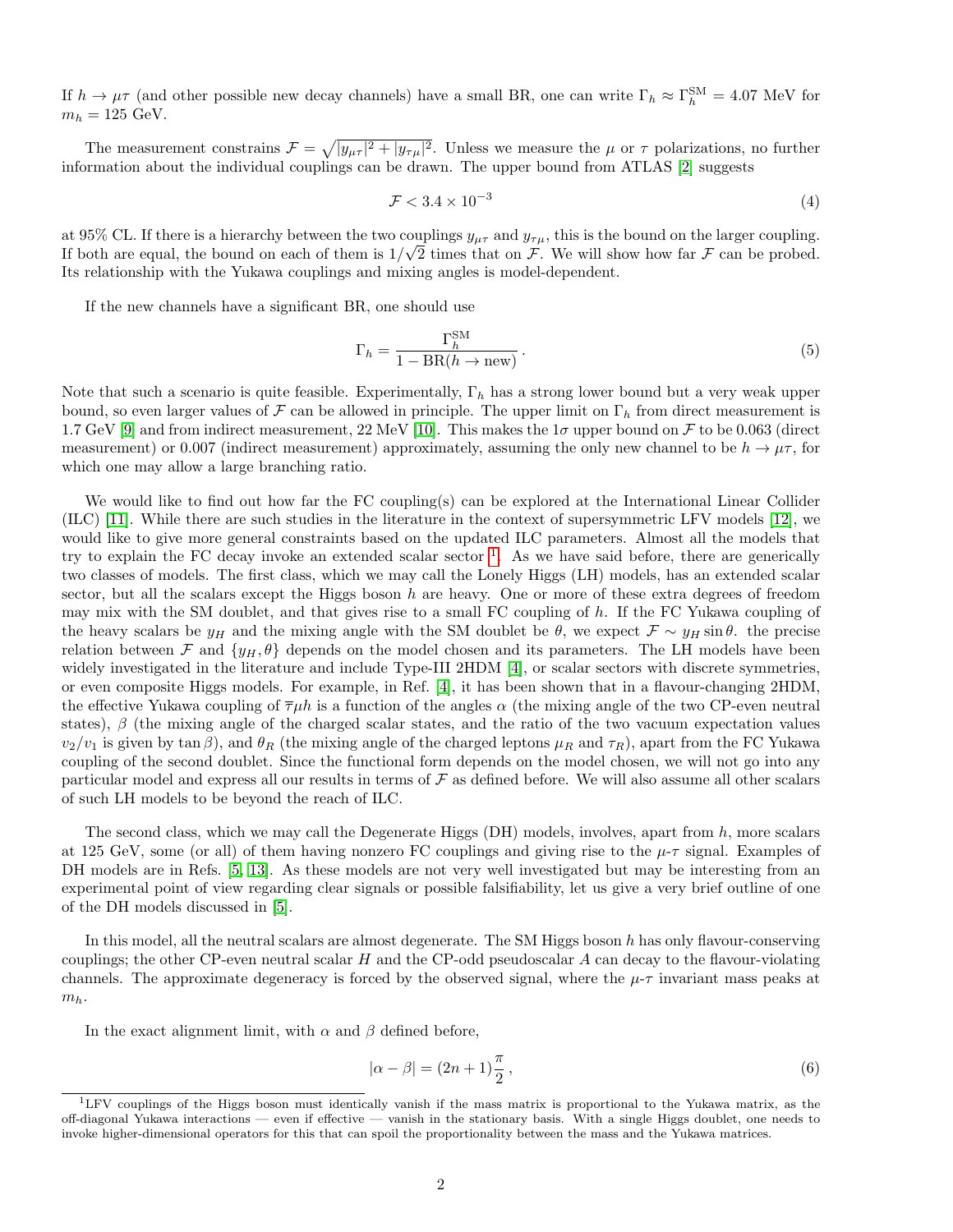which makes the lighter CP-even eigenstate identical in properties with the SM Higgs boson<sup>[2](#page-2-0)</sup>. This is the limit that is favored by the LHC data, but small deviations can still be entertained. The amount of the allowed deviation depends on the type of 2HDM [\[14\]](#page-8-7).

The pseudoscalar A does not have any  $WWA$  or  $ZZA$  coupling, so it can never be produced by the Bjorken process or gauge boson fusion <sup>[3](#page-2-1)</sup>. If one is away from the alignment limit, the h production rate is  $\sigma(h_{SM})\times\sin^2(\beta$ a), and the H production rate is  $\sigma(h_{SM}) \times \cos^2(\beta - \alpha)$ , where  $\sigma(h_{SM})$  is the SM Higgs boson production crosssection. On the other hand, the FC coupling of h (H) is proportional to  $\cos(\sin)(\beta-\alpha)$ . Thus,  $\mathcal{F} \sim y \sin 2(\beta-\alpha)$ where y is the (effective) FC Yukawa coupling of H, like  $y_{\mu\tau}$  or  $y_{\tau\mu}$  as shown in Eq. [\(2\)](#page-0-3). One must mention that the simplest version of this model as in Ref. [\[5\]](#page-7-4) does not work because the model predicts a large branching ratio for  $h \to e\tau$  which has not been observed by the CMS collaboration [\[15\]](#page-8-8). Still, one may tweak the model and have a deviation from the strict alignment limit to satisfy all the experimental constraints [\[7\]](#page-8-0).

Thus, what one can bound from the data is either (i) the Yukawa coupling of the  $\mu$ - $\tau$  pair with the heavy scalar, multiplied by  $\sin \theta$ , where  $\theta$  is the mixing angle between the SM Higgs and the heavy neutral one, for the LH models, or (ii) the Yukawa coupling of the other neutral scalar H to  $\mu\tau$  multiplied by a measure of the deviation from the alignment limit, for the DH models. Any further information would require a knowledge of the model, as investigated in Ref. [\[6\]](#page-7-5). Various LFV models were also studied in the literature before this signal came into prominence; for example, we refer the reader to Ref. [\[16\]](#page-8-9).

#### 2 The ILC parameters

The designed CM energies for the ILC are 250 and 500 GeV. While it can be upgraded to 1 TeV in future, we will work with the two designed energies only. The reason is that the sensitivity to LFV couplings are best at the low energy options. ILC is planned to run with four polarization options: P1  $(-0.8, 0.3)$ , P2  $(0.8, -0.3)$ , P3  $(-0.8, -0.3)$  and P4  $(0.8, 0.3)$  respectively [\[17,](#page-8-10) [18,](#page-8-11) [19\]](#page-8-12). The numbers give the degree of polarization of the beams; for example, the first option (P1) means that the  $e^-$  beam is 80% left polarized and the  $e^+$  beam is 30% right polarized. The effective polarization is given by

$$
P_{\text{eff}} = \frac{P(e^{-}) + P(e^{+})}{1 + P(e^{-})P(e^{+})},
$$
\n(7)

where  $P(e^-)$  is positive for left polarized electron beam and  $P(e^+)$  is positive for right polarized positron beam. where  $T(e^+)$  is positive for their polarized electron beam and  $T(e^+)$  is positive for right polarized position.<br>The projected integrated luminosities for the four polarization options at  $\sqrt{s} = 250$  GeV, are (in fb<sup>-1</sup>):

$$
P1: 337.5, P2: 112.5, P3: 25, P4: 25,
$$
\n
$$
(8)
$$

which will finally be upgraded to 1350, 450, 100, 100 fb<sup>-1</sup> respectively. At  $\sqrt{s} = 500$  GeV, initial (upgraded) integrated luminosities are (in fb<sup>−</sup><sup>1</sup> ):

$$
P1:200(1600), P2:200(1600), P3:50(400), P4:50(400).
$$
\n(9)

#### 3 Signal and background

The dominant Higgs production processes at the ILC are the Bjorken process  $e^+e^- \to Zh$  and the vector boson The dominant riggs production processes at the LLC are the Djorken process  $e^+e^- \to Zh$  and the vector boson<br>fusion (VBF)  $e^+e^- \to h\nu_e\overline{\nu}_e(he^+e^-)$  through  $WW(ZZ)$  fusion. The cross-section for the former falls with  $\sqrt{s}$ and that of the latter rises. At  $\sqrt{s} = 250$  GeV, the Bjorken process dominates, while at  $\sqrt{s} = 500$  GeV, both the processes become compatible.

The final state that we look for is  $q\bar{q}\mu\tau$  or  $\ell^+\ell^-\mu\tau$ , with  $\ell = e, \mu$ . To reliably reconstruct the  $\tau$  from its one-prong or three-prong decays, one should use the collinear approximation, *i.e.*, the  $\tau$  is so boosted that the

<span id="page-2-0"></span><sup>&</sup>lt;sup>2</sup> In the other alignment limit  $|\alpha - \beta| = n\pi$ , the heavy CP-even eigenstate is identical to the SM Higgs. This possibility is also not ruled out from the LHC data.

<span id="page-2-1"></span> $3$ At an integrated luminosity of 500 fb<sup>-1</sup>, double scalar productions from the two gauge-two scalar quartic interactions are anyway negligibly small.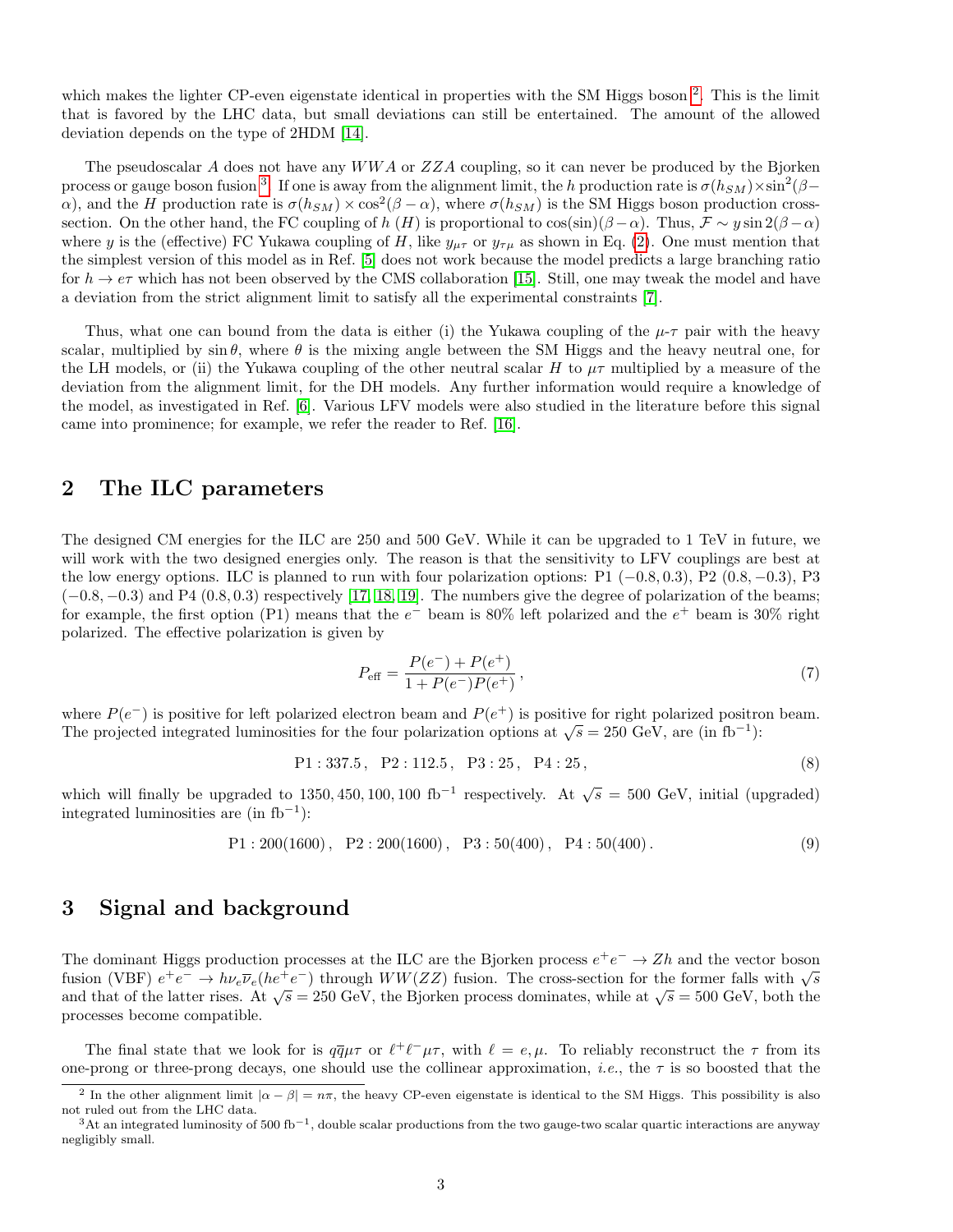neutrino goes essentially in the same direction as its parent. If there are no other sources of missing energy, this reconstruction is quite reliable [\[17\]](#page-8-10). Thus, we will not consider the WW fusion further, first because the contributions are less than those coming from the Bjorken process, and second, because the extra neutrinos make the  $\tau$  reconstruction more uncertain. It is unlikely that to get the LFV signal from a 125 GeV resonance, one has to wait till the 1 TeV upgrade, when the initial options, through the Bjorken process, provide a better sensitivity <sup>[4](#page-3-0)</sup>. If we focus only on the Bjorken process, there are no further sources of missing energy and the  $\tau$  reconstruction efficiency  $\epsilon_{\tau}$  is about 70% [\[17\]](#page-8-10). In the clean environment of the  $e^+e^-$  collider, the two jets can be detected with almost 100% efficiency (we do not need to tag the flavour), and so can be the muon. The electron detection efficiency is about 89%, while that of the muon is almost 100%. Note that the  $\mu\mu\tau$  channel involves an extra combinatoric, *i.e.* one needs to check which muon pair came from the  $Z$  and which one came from the Higgs boson. This reduces the efficiency of the three-muon channel by about 20% compared to the  $ee\mu\tau$  channel. which approximately offsets the gain coming from the better detection efficiency. A detailed discussion will follow.

There is, of course, one possible source of background as discussed in Ref. [\[12\]](#page-8-5). This comes from the decay  $h \to \tau^+\tau^-$ , with one of the tau leptons decaying into a muon. If the missing energy is small, this can fake the signal event. We have calculated the number of such fake events,  $N_{\text{fake}}$ , for different ILC configurations and final states. An explicit evaluation (at parton level) was performed by CalcHEP, generating the  $q\bar{q}(e^+e^-)\mu\tau\nu_\mu\nu_\tau$ final state at the ILC, including all possible amplitudes. We then applied the cuts as mentioned later: the  $q\bar{q}(e^+e^-)$  invariant mass at an interval of  $m_Z \pm 10$  GeV, the  $\mu\tau$  invariant mass within  $m_h \pm 10$  GeV, and missing energy less than 20 GeV. The cuts reduce the uncut cross-section by at least 3 orders of magnitude. This is expected as the  $\mu\tau$  pair can come from many sources, not necessarily from  $h \to \tau\tau$ . After multiplication by the  $\tau$  detection efficiency  $\epsilon_{\tau} = 0.7$  and the projected luminosity, the number of fake events becomes completely negligible. Slightly conservative estimate is given in Ref. [\[12\]](#page-8-5) which we show in the tables. While the number of such fake events  $N_{\text{fake}}$  is completely negligible for  $e^+e^-\mu\tau$  final states, it is quite small (and even zero for some configurations) for  $q\bar{q}\mu\tau$  final states too. One of the reasons for this is that the number of signal as well as parent background (with  $h \to \tau^+\tau^-$ ) events are much smaller for the former case compared to the latter, coming from  $BR(Z \to e^+e^-)/BR(Z \to q\bar{q})$ . The second reason is that the tau lepton can be more easily reconstructed in the former case than the latter.

| 's    | Polari-        | Cross-section (fb) |             |  |  |
|-------|----------------|--------------------|-------------|--|--|
| (GeV) | zation         | <b>Bjorken</b>     | $ZZ$ fusion |  |  |
|       |                |                    |             |  |  |
| 250   | P1             | 333                | 0.81        |  |  |
|       | P <sub>2</sub> | 227                | 0.52        |  |  |
|       | P3             | 196                | 0.75        |  |  |
|       | P <sub>4</sub> | 148                | 0.62        |  |  |
|       |                |                    |             |  |  |
| 500   | P <sub>1</sub> | 105                | 8.62        |  |  |
|       | P <sub>2</sub> | 71.4               | 5.48        |  |  |
|       | P3             | 61.6               | 7.66        |  |  |
|       | P <sub>4</sub> | 46.4               | 6.25        |  |  |
|       |                |                    |             |  |  |

The cross-section for the Bjorken process and the subdominant  $ZZ$  fusion are shown in Table [1.](#page-3-1)

<span id="page-3-1"></span>Table 1: Higgs production cross-section for different  $\sqrt{s}$  and polarization options at the ILC. Computed with CalcHEP v3.6.23 [\[20\]](#page-8-13) with ISR and beamstrahlung options switched on.

We will consider the following signal processes.

1.  $e^+e^- \to Zh$ ,  $Z \to q\bar{q}$ ,  $h \to \mu\tau$ : This is the most efficient channel to probe the FC coupling(s) of the SM  $e^+e^- \rightarrow \pi$ ,  $\Delta \rightarrow qq$ ,  $n \rightarrow \mu$ . This is the most encrent channel to probe the FC coupling(s) of the SM Higgs boson in the early (low- $\sqrt{s}$ ) runs of the ILC. The channel has almost zero SM background if we use the cuts mentioned above — we take the invariant mass of the two jets in the interval  $m_Z \pm 10$  GeV, the invariant mass of the  $\mu$ - $\tau$  pair in the interval  $m_h \pm 10$  GeV, and missing energy below 20 GeV. With these

<span id="page-3-0"></span> $\frac{4 \text{There might be heavier scalars with LFV couplings too, and for them the high- $\sqrt{s}$  option is a must, either at the ILC or the$ e <sup>+</sup>e<sup>−</sup> mode of the Future Circular Collider (FCC-ee).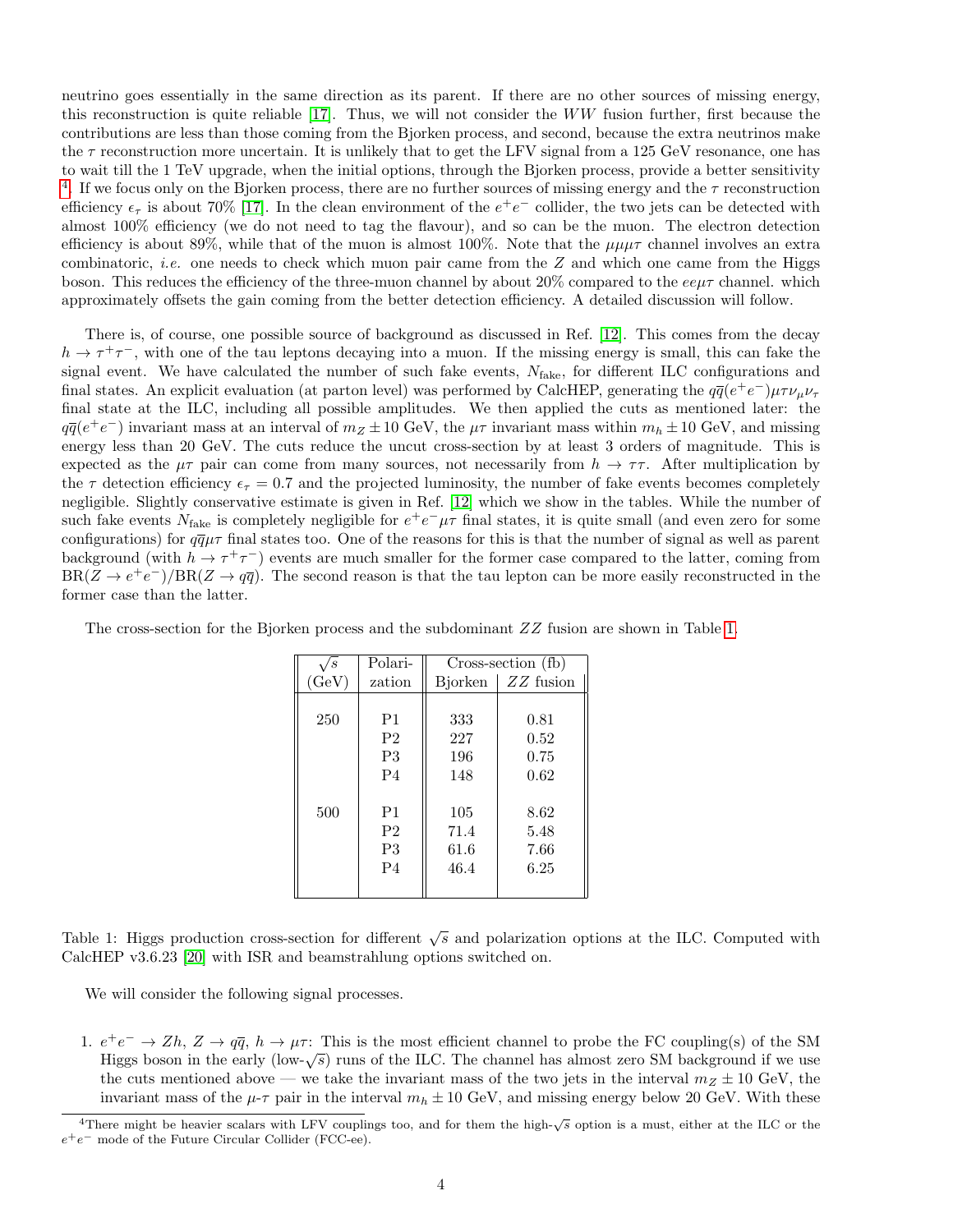cuts, one retains 90% or more of the signal events while the backgrounds coming from  $t\bar{t}$  or  $W^+W^-Z/\gamma$ final states can be successfully eliminated <sup>[5](#page-4-0)</sup>. Note that any SM process with two different flavoured leptons must involve at least two neutrinos and therefore a significant missing energy, unless the neutrinos conspire otherwise.

2.  $e^+e^- \to Zh$ ,  $Z \to \ell^+\ell^-$ ,  $h \to \mu\tau$ , with  $\ell = e, \mu$ : The reach is significantly lower than  $Z \to q\bar{q}$  because of the BR suppression for  $Z \to \ell^+ \ell^-$ . For  $Z \to \mu^+ \mu^-$ , one has to apply combinatorics for muons in the final state to determine which of the two like-sign muons came from  $h$  and which from  $Z$ . Consider, for example, the final state  $\mu^+\mu^-\mu^+\tau^-$ . For the event to be acceptable, we have to know for sure which  $\mu^+$  originated from Z and this is not possible if the invariant masses of the  $\mu^-$  with both  $\mu^+$  fall close to the Z-peak, say in the  $m_Z \pm 5$  GeV range. We have checked that this amounts to a reduction of 20% at the most. At the same time, the detection efficiency of  $\mu$  is almost 100% compared to 89% for the electron; which means that one is likely to detect equal number of  $ee\mu\tau$  and  $\mu\mu\mu\tau$  events. There is a small contribution to  $ee\mu\tau$  final state from ZZ fusion which is absent for the three-muon final state. Again, the cuts remove all the backgrounds but never more than 10% of the signal events. We found  $N_{\text{fake}}$  to be always zero for this case.

Our results are shown in the following tables. We take the integrated luminosity as envisaged by the ILC, and the detection efficiencies as mentioned before:

$$
\epsilon_{\tau} = 0.7, \quad \epsilon_{\mu} = \epsilon_{\text{jet}} = 1.0, \quad \epsilon_{e} = 0.89, \tag{10}
$$

and the branching ratios

<span id="page-4-2"></span>
$$
BR(Z \to q\overline{q}) = 0.7, BR(Z \to \nu\overline{\nu}) = 0.2, BR(Z \to \ell^+ \ell^-) = 0.03363.
$$
 (11)

Table [2](#page-4-1) shows the number of events for various  $\sqrt{s}$  and polarization options if  $BR(h \to \mu \tau) = 0.01$ , where we have taken into account the charge-conjugated final state too. The cuts as mentioned above have been applied. From the large number of events in channels with zero or small background, it is clear that ILC can probe to a far smaller BR.

|         | $\sqrt{s}$ (GeV) | Polarization   | Zh,                           | Zh,                    | $N_{\rm fake}$ |
|---------|------------------|----------------|-------------------------------|------------------------|----------------|
|         |                  |                | $Z \rightarrow q\overline{q}$ | $Z \rightarrow e^+e^-$ |                |
| Initial | 250              | P <sub>1</sub> | 496                           | $\overline{23}$        | $\overline{2}$ |
|         |                  | $\mathbf{P}2$  | 113                           | 5                      | 0              |
|         |                  | P <sub>3</sub> | 22                            | 1                      | 0              |
|         |                  | P <sub>4</sub> | 16                            | 1                      | $\overline{0}$ |
| Final   | 250              | P <sub>1</sub> | 1983                          | 92                     | $8\,$          |
|         |                  | $\mathrm{P}2$  | 450                           | 21                     | $\overline{2}$ |
|         |                  | P3             | 86                            | 5                      | $\theta$       |
|         |                  | P <sub>4</sub> | 65                            | 3                      | $\overline{0}$ |
| Initial | 500              | P <sub>1</sub> | 93                            | 14                     | $\theta$       |
|         |                  | $\mathrm{P}2$  | 63                            | 10                     | 0              |
|         |                  | P3             | 13                            | $\,3$                  | 0              |
|         |                  | P <sub>4</sub> | 10                            | 3                      | 0              |
| Final   | 500              | P <sub>1</sub> | 741                           | 119                    | $\,3$          |
|         |                  | P <sub>2</sub> | 504                           | 77                     | $\overline{2}$ |
|         |                  | P3             | 109                           | 24                     | 0              |
|         |                  | P <sub>4</sub> | $82\,$                        | 19                     | 0              |

<span id="page-4-1"></span>Table 2: Number of events, after a reduction by 10% for the cuts applied, assuming  $BR(h \to \mu\tau) = 0.01$  for different L and polarization options as mentioned in the text.  $N_{\text{fake}}$  denotes the number of fake events for  $q\bar{q}\mu\tau$ final states. There are no fake events at this luminosity in the  $ee(\mu\mu)\mu\tau$  channels. The number of  $\mu\mu\mu\tau$  events is approximately the same as the number of  $ee\mu\tau$  events because of a cancellation between better detection efficiency and combinatoric loss; see text for details.

<span id="page-4-0"></span><sup>&</sup>lt;sup>5</sup>tt final states can give rise to two b-jets,  $\mu^{\pm} \tau^{\mp}$ , and missing energy. For  $W^{+}W^{-}Z/\gamma$ , one gets the same background (with missing energy) when the two W's decay leptonically, and the  $Z/\gamma$  goes to  $q\bar{q}$ .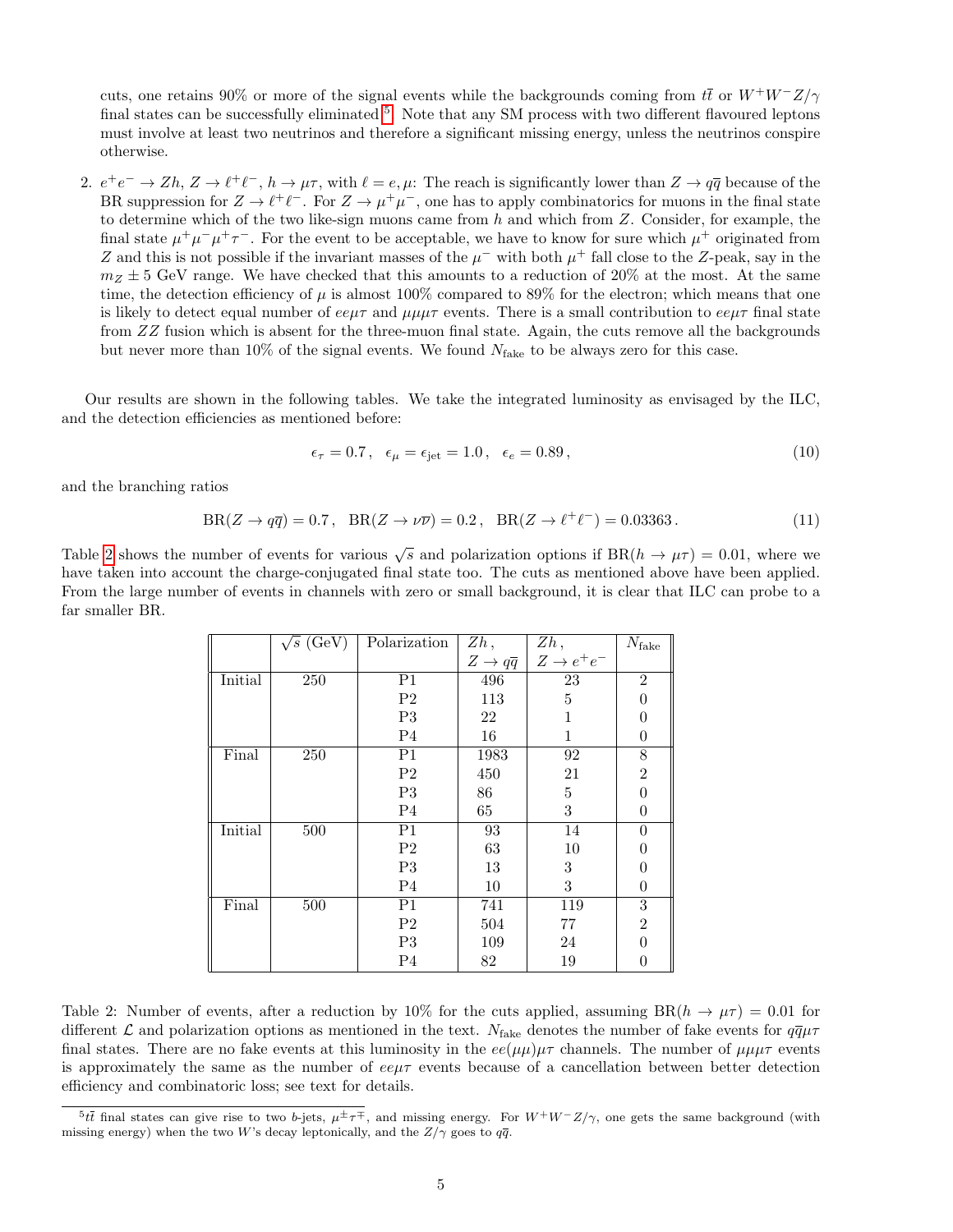|         | $\sqrt{s}$ (GeV) | Polarization   | $\mathcal{L}$ (fb <sup>-1</sup> ) | $BR(5,\mathcal{L})$  | $\mathcal{F}(5)$     | $BR(3,\overline{\mathcal{L}})$ | $\mathcal{F}(3)$                |
|---------|------------------|----------------|-----------------------------------|----------------------|----------------------|--------------------------------|---------------------------------|
| Initial | 250              | P1             | 337.5                             | $1.1 \times 10^{-4}$ | $2.9\times10^{-4}$   | $7.3 \times 10^{-5}$           | $2.4 \times \overline{10^{-4}}$ |
|         |                  | P <sub>2</sub> | 112.5                             | $3.9\times10^{-4}$   | $5.7 \times 10^{-4}$ | $2.4\times10^{-4}$             | $4.4\times10^{-4}$              |
|         |                  | P3             | 25                                | $2.1 \times 10^{-3}$ | $1.3 \times 10^{-3}$ | $1.2 \times 10^{-3}$           | $1.0\times10^{-3}$              |
|         |                  | P <sub>4</sub> | 25                                | $2.7 \times 10^{-3}$ | $1.5 \times 10^{-3}$ | $1.6 \times 10^{-3}$           | $1.2 \times 10^{-3}$            |
| Final   | 250              | P1             | 1350                              | $4.1 \times 10^{-5}$ | $1.8 \times 10^{-4}$ | $3.2 \times 10^{-5}$           | $1.6 \times 10^{-4}$            |
|         |                  | P <sub>2</sub> | 450                               | $1.2 \times 10^{-4}$ | $3.1 \times 10^{-4}$ | $7.9\times10^{-5}$             | $2.5 \times 10^{-4}$            |
|         |                  | P3             | 100                               | $5.2\times10^{-4}$   | $6.5 \times 10^{-4}$ | $3.1 \times 10^{-4}$           | $5.0\times10^{-4}$              |
|         |                  | P <sub>4</sub> | 100                               | $6.9\times10^{-4}$   | $7.5 \times 10^{-4}$ | $4.1 \times 10^{-4}$           | $5.8 \times 10^{-4}$            |
| Initial | 500              | P1             | 200                               | $4.8 \times 10^{-4}$ | $6.3 \times 10^{-4}$ | $2.9 \times 10^{-4}$           | $4.9 \times 10^{-4}$            |
|         |                  | P <sub>2</sub> | 200                               | $7.1 \times 10^{-4}$ | $7.6\times10^{-4}$   | $4.3 \times 10^{-4}$           | $5.9 \times 10^{-4}$            |
|         |                  | P <sub>3</sub> | 50                                | $3.3 \times 10^{-3}$ | $1.6 \times 10^{-3}$ | $1.9\times10^{-3}$             | $1.3 \times 10^{-3}$            |
|         |                  | P <sub>4</sub> | 50                                | $4.4\times10^{-3}$   | $1.9 \times 10^{-3}$ | $2.6 \times 10^{-3}$           | $1.5 \times 10^{-3}$            |
| Final   | 500              | P1             | 1600                              | $8.5 \times 10^{-5}$ | $2.6 \times 10^{-4}$ | $6.1 \times 10^{-5}$           | $2.2\times10^{-4}$              |
|         |                  | P <sub>2</sub> | 1600                              | $1.1 \times 10^{-4}$ | $2.9 \times 10^{-4}$ | $7.1 \times 10^{-5}$           | $2.4 \times 10^{-4}$            |
|         |                  | P3             | 400                               | $4.1 \times 10^{-4}$ | $5.8 \times 10^{-4}$ | $2.5 \times 10^{-4}$           | $4.5 \times 10^{-4}$            |
|         |                  | P <sub>4</sub> | 400                               | $5.5 \times 10^{-4}$ | $6.7\times10^{-4}$   | $3.3 \times 10^{-4}$           | $5.2\times10^{-4}$              |

<span id="page-5-0"></span>Table 3: Reach of F in the  $\mu \tau q \overline{q}$  channel, for observing 5 events (columns 5 and 6) or 3 events (columns 7 and 8) at the designed  $\mathcal L$  and polarization options. This is based on either 5(3) events where the background is zero, or a significance of  $5\sigma(3\sigma)$  where the background is nonzero.

For brevity, let us denote the cross-sections for the Bjorken process and  $ZZ$  fusion by  $\sigma_b$  and  $\sigma_{ZZ}$  respectively. If N events are necessary to claim a discovery where the background is negligible, the BR can be probed up to

$$
BR(N, \mathcal{L}) = \frac{N}{\sigma_b Z_f \epsilon_f \epsilon_\tau \epsilon_\mu \mathcal{L}},\tag{12}
$$

where  $Z_f$  is BR of Z in the corresponding fermion channel, as shown in Eq. [\(11\)](#page-4-2), and  $\epsilon_f = \epsilon_{\rm jet}, \epsilon_e$  and  $\epsilon_\mu$  for the  $q\bar{q}, e^+e^-$ , and  $\mu^+\mu^-$  channels respectively.  $\mathcal L$  is the integrated luminosity in fb<sup>-1</sup>. We quote our numbers for  $N = 5$  and  $N = 3$  in Table [3.](#page-5-0) Also shown are the  $5\sigma$  and  $3\sigma$  ranges where the background coming from fake  $\alpha = \beta$  and  $\beta = \beta$  in Table 3. Also shown are the  $\beta \sigma$  and  $\beta \sigma$  ranges where the background coming from fake events are nonzero, using the standard  $S/\sqrt{S+B}$  measure for the significance. Note that only for the  $e^+e$ final states,  $\sigma_b Z_f \epsilon_f$  is to be replaced by  $\sigma_b Z_f \epsilon_f + \sigma_{ZZ}$ . For leptonic final states, we add both  $ee\mu\tau$  and  $\mu\mu\mu\tau$ events to increase the statistics.

The range of  $\mathcal F$  that can be probed is thus given by

$$
\mathcal{F} = \sqrt{\frac{8\pi\Gamma_h \operatorname{BR}(N,\mathcal{L})}{m_h}}.
$$
\n(13)

The best results are obtained for  $\mu \tau q \bar{q}$  final states and for low- $\sqrt{s}$  options of ILC. As we see from Table The best results are obtained for  $\mu_{\ell}q\bar{q}$  mat states and for low- $\sqrt{s}$  options of file. As we see from Table [3,](#page-5-0) the maximum reach can be obtained for  $\sqrt{s} = 250$  GeV, and the polarization options also help. With z background, even 5 signal events mean a discovery, or a  $5\sigma$  significance with nonzero background. With the cuts background, even 3 signal events mean a discovery, or a 30 significance with nonzero background. With the cuts<br>and detection efficiencies as mentioned, a  $5\sigma$  significance with the P1 option at  $\sqrt{s} = 250$  GeV and integr luminosity  $\mathcal{L} = 1350 \text{ fb}^{-1}$  gives  $BR(h \to \mu\tau) \approx 4.1 \times 10^{-5}$ , or  $\mathcal{F} \approx 1.8 \times 10^{-4}$ . This is the best reach of the ILC. Obviously, the reach will be somewhat better with lesser significance.

The reach in the  $\ell^+\ell^-\mu\tau$  channel is much worse compared to that of  $q\bar{q}\mu\tau$ , even though the former is background-free, because of the lower BR of Z to  $\ell^+\ell^-$ . The results are displayed in Table [4.](#page-6-0) A comparative idea of different channels can also be found in Fig. [1.](#page-6-1)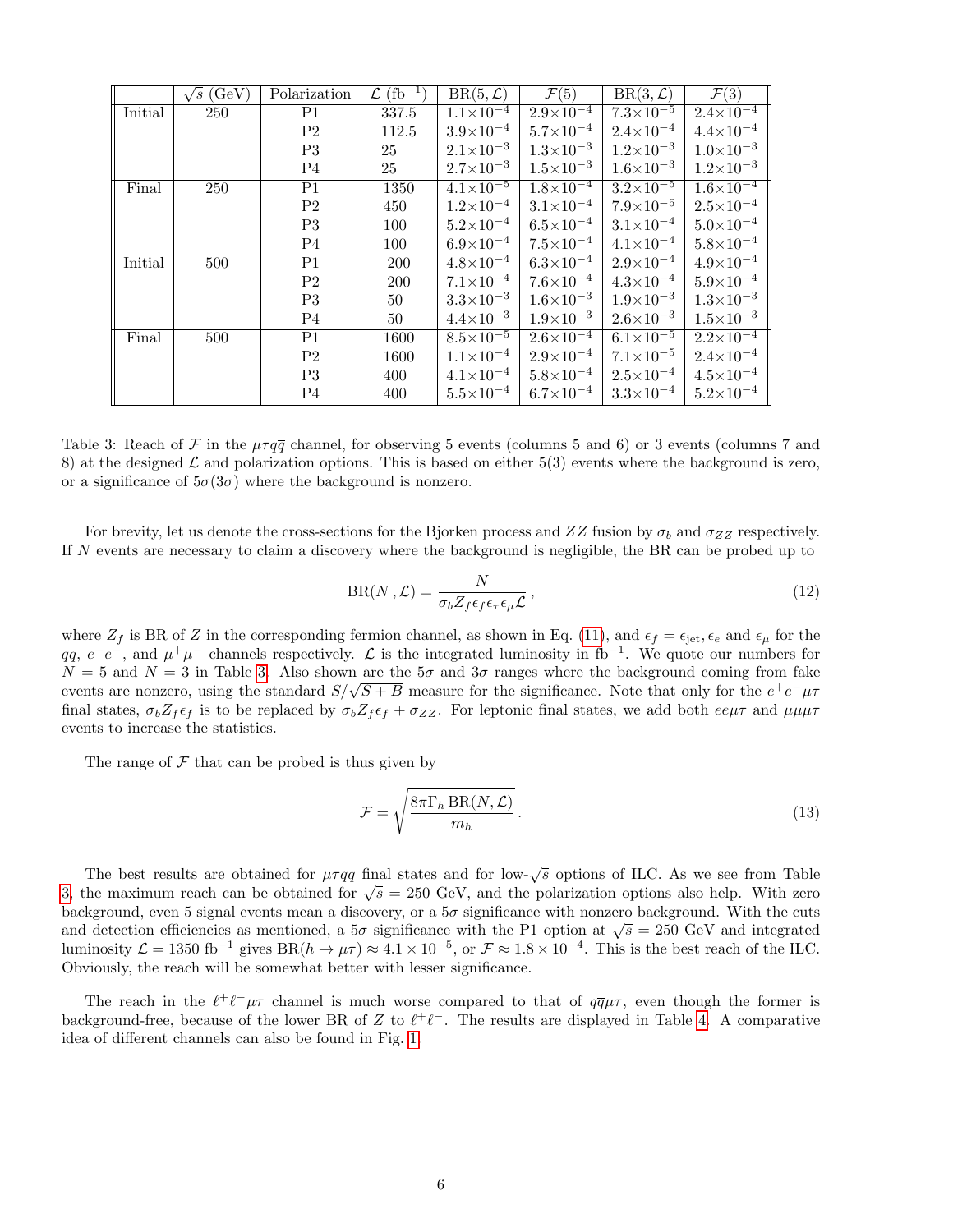

<span id="page-6-1"></span>Figure 1: The reach for F (see text for the definition) for different choices of  $\sqrt{s}$ , and with the larger (*i.e.*, final) luminosity option. The red, green, blue, and black bars are respectively for the polarization options P1, P2, P3 and P4 with four different integrated luminosities mentioned earlier. The left (right) plot shows the reach for the  $\mu \tau q \bar{q}$  ( $\mu \tau \ell^+ \ell^-$ ) channel. With nonzero backgrounds, the bars show the 5 $\sigma$  reach; with zero background, the reach with 5 events.

|         | $\sqrt{s}$ (GeV) | Polarization   | $\mathcal{L}$ (fb <sup>-1</sup> ) | $BR(5, \mathcal{L})$            | $\overline{\mathcal{F}(5)}$ | $BR(3,\mathcal{L})$  | $\mathcal{F}(3)$               |
|---------|------------------|----------------|-----------------------------------|---------------------------------|-----------------------------|----------------------|--------------------------------|
| Initial | 250              | P1             | 337.5                             | $9.6 \times \overline{10^{-4}}$ | $8.9\times10^{-4}$          | $5.8 \times 10^{-4}$ | $6.9\times\overline{10^{-4}}$  |
|         |                  | P <sub>2</sub> | 112.5                             | $4.2\times10^{-3}$              | $1.9\times10^{-3}$          | $2.5 \times 10^{-3}$ | $1.4\times10^{-3}$             |
|         |                  | P3             | 25                                | $2.2 \times 10^{-2}$            | $4.2 \times 10^{-3}$        | $1.3 \times 10^{-2}$ | $3.3 \times 10^{-3}$           |
|         |                  | P <sub>4</sub> | 25                                | $2.8 \times 10^{-2}$            | $4.9 \times 10^{-3}$        | $1.7 \times 10^{-2}$ | $3.8 \times 10^{-3}$           |
| Final   | 250              | P1             | 1350                              | $2.4\times10^{-4}$              | $4.4 \times 10^{-4}$        | $1.4 \times 10^{-4}$ | $3.4 \times 10^{-4}$           |
|         |                  | P <sub>2</sub> | 450                               | $1.1 \times 10^{-3}$            | $9.3 \times 10^{-4}$        | $6.4\times10^{-4}$   | $7.2 \times 10^{-4}$           |
|         |                  | P3             | 100                               | $5.4\times10^{-3}$              | $2.1 \times 10^{-3}$        | $3.2\times10^{-3}$   | $1.6 \times 10^{-3}$           |
|         |                  | P <sub>4</sub> | 100                               | $7.1 \times 10^{-3}$            | $2.4 \times 10^{-3}$        | $4.3 \times 10^{-3}$ | $1.9\times10^{-3}$             |
| Initial | 500              | P1             | 200                               | $2.3 \times 10^{-3}$            | $1.4 \times 10^{-3}$        | $1.4 \times 10^{-3}$ | $\frac{1.1 \times 10^{-3}}{2}$ |
|         |                  | P <sub>2</sub> | 200                               | $3.6\times10^{-3}$              | $1.7 \times 10^{-3}$        | $2.1 \times 10^{-3}$ | $1.3 \times 10^{-3}$           |
|         |                  | P3             | 50                                | $1.2 \times 10^{-2}$            | $3.2 \times 10^{-3}$        | $7.4 \times 10^{-3}$ | $2.5 \times 10^{-3}$           |
|         |                  | P <sub>4</sub> | 50                                | $1.5 \times 10^{-2}$            | $3.6 \times 10^{-3}$        | $9.3\times10^{-3}$   | $2.8 \times 10^{-3}$           |
| Final   | 500              | P1             | 1600                              | $2.9\times10^{-4}$              | $4.9 \times 10^{-4}$        | $1.7 \times 10^{-4}$ | $3.8 \times 10^{-4}$           |
|         |                  | P <sub>2</sub> | 1600                              | $4.4\times10^{-4}$              | $6.0\times10^{-4}$          | $2.7\times10^{-4}$   | $4.7 \times 10^{-4}$           |
|         |                  | P3             | 400                               | $1.5 \times 10^{-3}$            | $1.1 \times 10^{-3}$        | $9.2\times10^{-4}$   | $8.7\times10^{-4}$             |
|         |                  | P <sub>4</sub> | 400                               | $1.9\times10^{-3}$              | $1.3 \times 10^{-3}$        | $1.2 \times 10^{-3}$ | $9.8 \times 10^{-4}$           |

<span id="page-6-0"></span>Table 4: Reach of F in the  $\mu \tau \ell^+ \ell^-$  channel, summing over  $\ell = e$  and  $\ell = \mu$ , for observing 5(3) events at the designed  $\mathcal L$  and polarization options. This channel has negligible  $N_{\text{fake}}$ .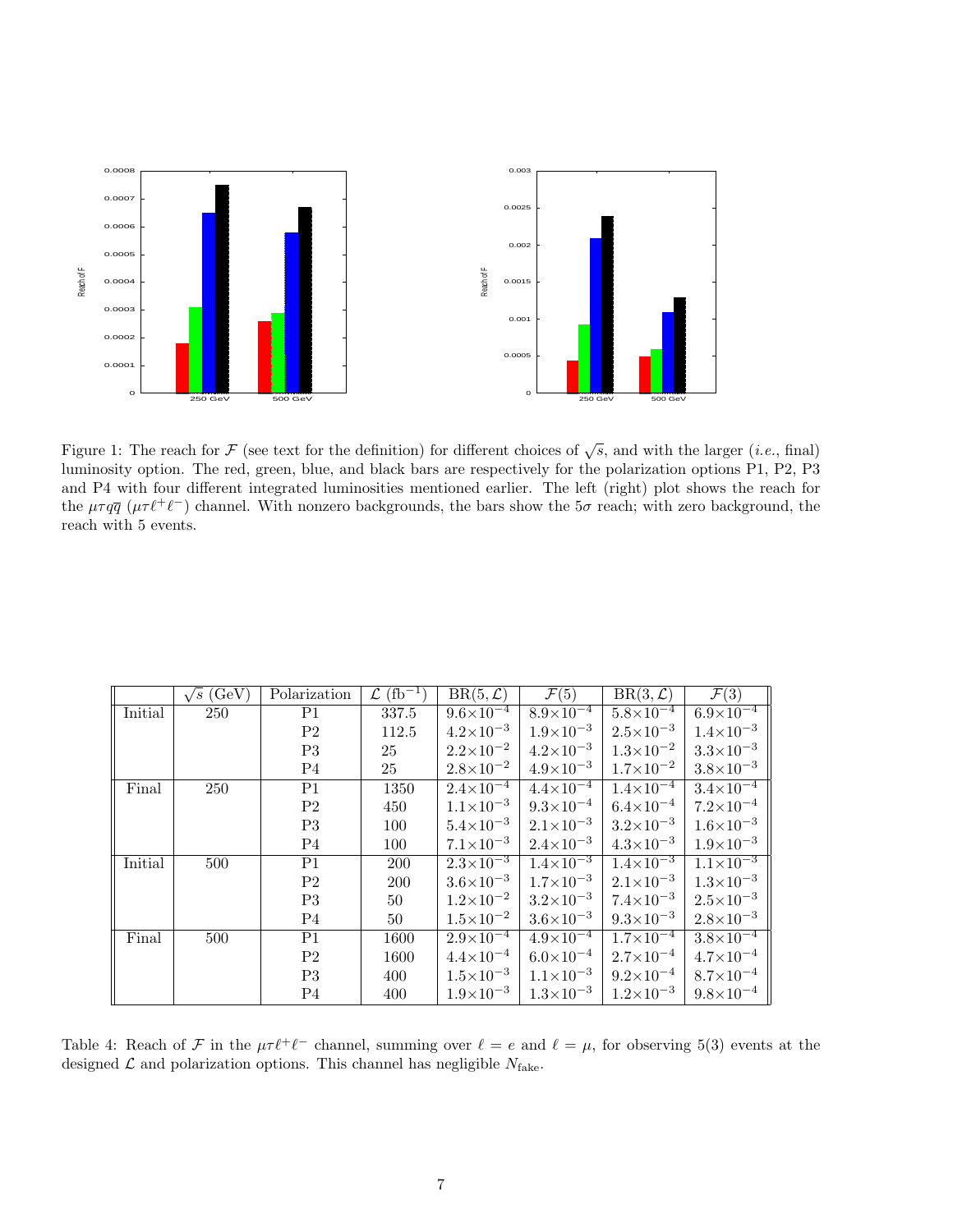### 4 Summary

In view of the LFV channel  $h \to \mu\tau$  with a substantially strong hint at the LHC, we investigate the reach of ILC to probe the corresponding LFV Yukawa coupling. The advantage of ILC is a relatively clean environment and much less QCD background compared to the LHC. An important aspect of the signal is that any SM background has to contain missing  $p_T$  coming from the two neutrinos. Thus, if the Higgs boson is produced through the Bjorken process and the Z decays to two jets or two leptons, one may have a signal which is background-free. This helps us to achieve at least one order of improvement to what we have at the LHC now. The reach for the Yukawa coupling F also depends on the integrated luminosity L and goes as  $1/\sqrt{L}$ . With an integrated luminosity of  $\mathcal{L} = 1350 \text{ fb}^{-1}$ ,  $\text{BR}(h \to \mu\tau)$  can be probed up to a level of  $4.1 \times 10^{-5}$  even at  $\sqrt{s} = 250 \text{ GeV}$ , which in turn means  $\mathcal{F} \approx 1.8 \times 10^{-4}$ . This is more than an order of magnitude improvement over the LHC. The Bjorken process is favoured over the WW fusion because of the absence of missing energy. The reach also depends on the various choices of the beam polarization options. To compare with the possibility of unpolarized beams, the reach of F is  $2.1 \times 10^{-4}$  for identical  $\sqrt{s}$  and integrated luminosity, when the polarization option is switched off.

From the above discussion as well as from the tables, it is obvious that the discovery will most probably be made at the low- $\sqrt{s}$  options. This is easy to understand: the Bjorken cross-section falls with increasing  $\sqrt{s}$ , made at the low- $\sqrt{s}$  options. This is easy to understand: the BJorken cross-section rans with increasing  $\sqrt{s}$ , which is nothing but a propagator suppression of the amplitude. At  $\sqrt{s} = 1$  TeV, the VBF cross-section be important. The  $WW$  fusion has neutrinos associated with it and therefore one must take care of the background coming from  $e^+e^- \to W^+W^-$  followed by leptonic decays of the W.

The job of the theoreticians is to translate the model parameters, for both LH and DH types to  $\mathcal{F}$ . If the new Yukawa couplings are predicted by the model, the experiment will give the mixing angle  $\theta$  between the SM doublet and the new scalar. For the DH models, the data will give the shift from the alignment limit.

The ILC will similarly be a good probe for any LFV couplings of the Higgs, like  $h \to e\mu$  or  $h \to e\tau$ . The reaches will be quite similar as one looks at the Bjorken process followed by hadronic Z decays. Note that the  $e\mu$  final state will have a detection efficiency better than final states containg a  $\tau$  lepton, and so the reach should improve. However, there is no hint for any excess in these channels as yet [\[15\]](#page-8-8), and so we do not go into any discussion of them.

Note added: When the paper was complete, Ref. [\[21\]](#page-8-14) came to the arXiv which also treats the LFV decays at the ILC, also including the possible 1 TeV option.

#### Acknowledgements

I.C. acknowledges the Council for Scientific and Industrial Research, Government of India, for a research fellowship. A.K. acknowledges the Department of Science and Technology, Government of India, and the Council for Scientific and Industrial Research, Government of India, for support through research grants.

## References

- <span id="page-7-0"></span>[1] V. Khachatryan et al. [CMS Collaboration], Phys. Lett. B 749, 337 (2015) [\[arXiv:1502.07400](http://arxiv.org/abs/1502.07400) [hep-ex]].
- <span id="page-7-1"></span>[2] G. Aad et al. [ATLAS Collaboration], [arXiv:1604.07730](http://arxiv.org/abs/1604.07730) [hep-ex]; G. Aad et al. [ATLAS Collaboration], [arXiv:1508.03372](http://arxiv.org/abs/1508.03372) [hep-ex].
- <span id="page-7-2"></span>[3] B. Bhattacherjee, S. Chakraborty and S. Mukherjee, [arXiv:1505.02688](http://arxiv.org/abs/1505.02688) [hep-ph].
- <span id="page-7-3"></span>[4] A. Crivellin, G. D'Ambrosio and J. Heeck, Phys. Rev. Lett. 114, 151801 (2015) [\[arXiv:1501.00993](http://arxiv.org/abs/1501.00993) [hep-ph]].
- <span id="page-7-4"></span>[5] D. Das and A. Kundu, Phys. Rev. D 92, no. 1, 015009 (2015) [\[arXiv:1504.01125](http://arxiv.org/abs/1504.01125) [hep-ph]].
- <span id="page-7-5"></span>[6] D. Aristizabal Sierra and A. Vicente, Phys. Rev. D 90, no. 11, 115004 (2014) [\[arXiv:1409.7690](http://arxiv.org/abs/1409.7690) [hep-ph]]; I. Dorsner, S. Fajfer, A. Greljo, J. F. Kamenik, N. Kosnik and I. Nisandzic, JHEP 1506, 108 (2015) [\[arXiv:1502.07784](http://arxiv.org/abs/1502.07784) [hep-ph]];

I. de Medeiros Varzielas, O. Fischer and V. Maurer, JHEP 1508, 080 (2015) [\[arXiv:1504.03955](http://arxiv.org/abs/1504.03955) [hep-ph]];